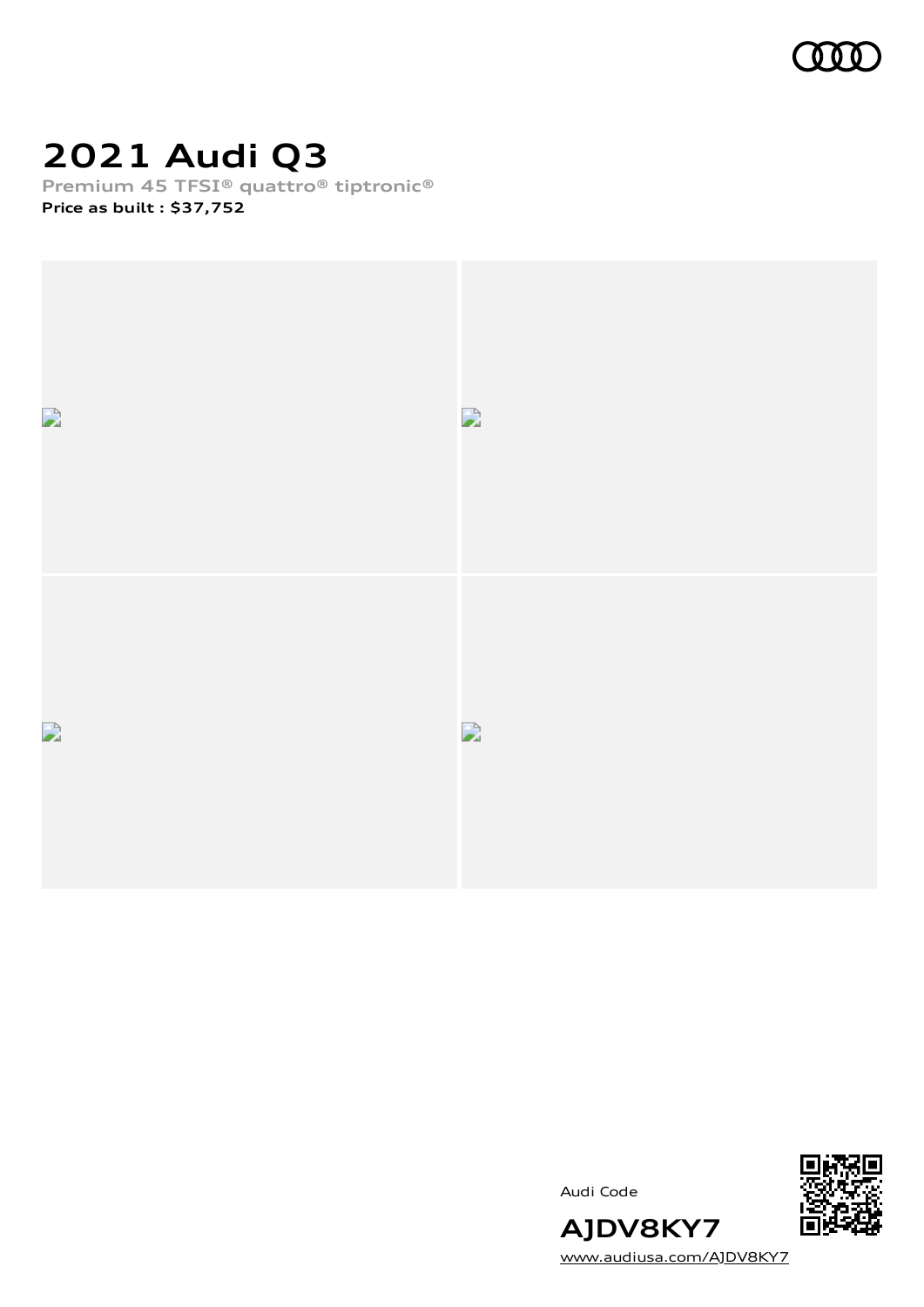### **Summary**

#### **Audi 2021 Audi Q3** Premium 45 TFSI® quattro® tiptronic®

**Price as buil[t](#page-10-0)** \$37,752

#### **Exterior colour**

Navarra Blue metallic

### D

#### **Further Information**

|                 | N٥           |
|-----------------|--------------|
| Mileage         | 13,395 miles |
| Type of vehicle | Used car     |

**Warranty**

### **Interior colour**

| Seats     | Black |
|-----------|-------|
| Dashboard | Black |
| Carpet    | Black |
| Headliner | Black |
|           |       |

#### **Audi Code** AJDV8KY7

**Your configuration on www.audiusa.com** [www.audiusa.com/AJDV8KY7](https://www.audiusa.com/AJDV8KY7)

**Commission number** ab56955d0a0e09b12794

### **Technical Specifications**

Engine type 2.0-liter four-cylinder Displacement/Bore and 1,984/82.5 x 92.8 cc/mm stroke Max. output 228 HP Torque 258 lb-ft@rpm Top track speed [1](#page-10-0)30 mph $<sup>1</sup>$ </sup> Acceleration (0 - 60 mph) 7.0 seconds Recommended fuel Regular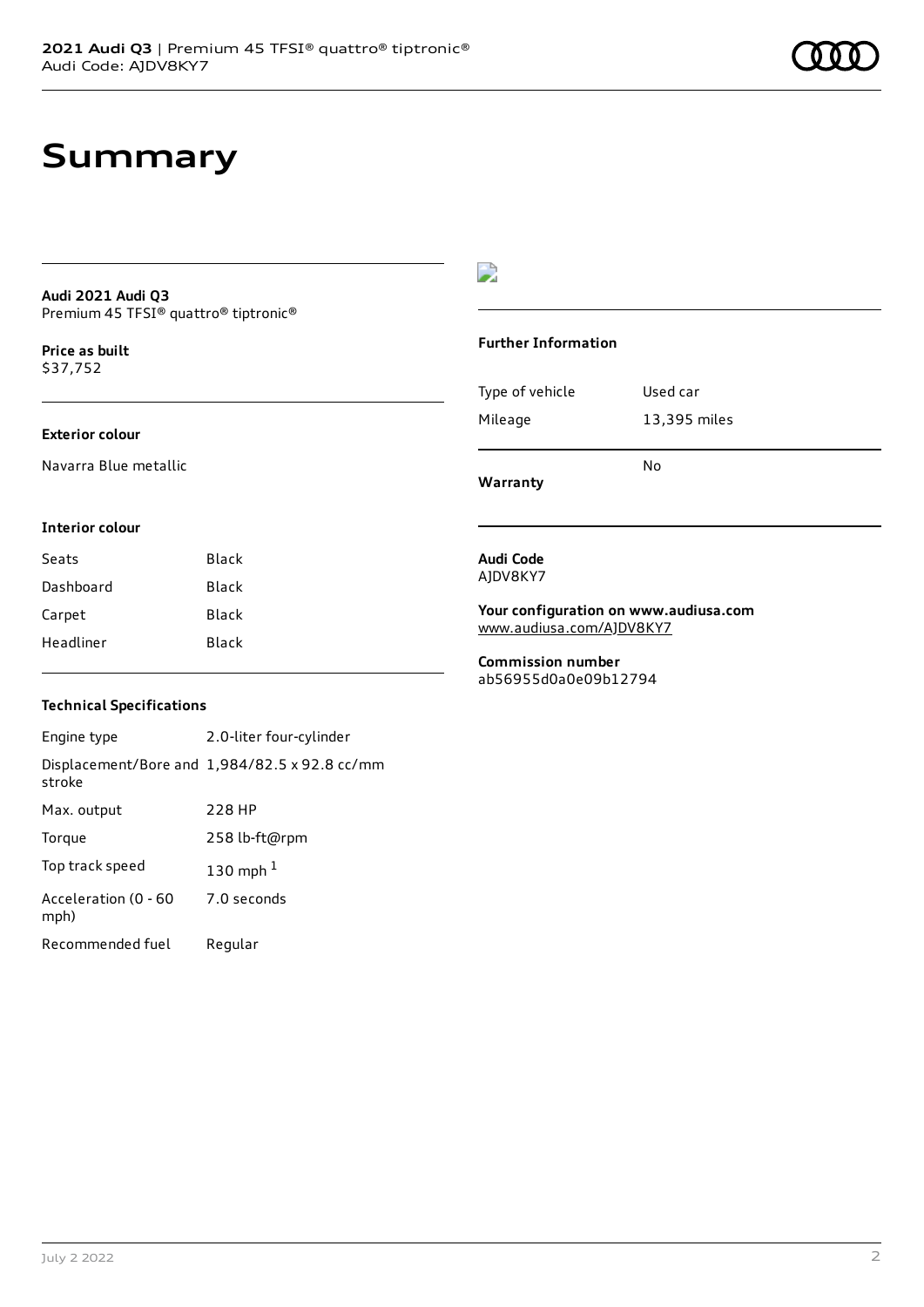# **Equipment**

Navarra Blue metallic

Audi advanced key-keyless start, stop and entry

Power-adjustable, power-folding, heated exterior side mirrors with auto-dimming on driver side

19" 5-twin-spoke dynamic design wheels

Convenience package

Auto-dimming frame-less interior rear view mirror with digital compass

LED interior lighting package

Parking system plus (front and rear acoustic sensors)

Audi side assist

SiriusXM® with 90-day All Access trial subscription







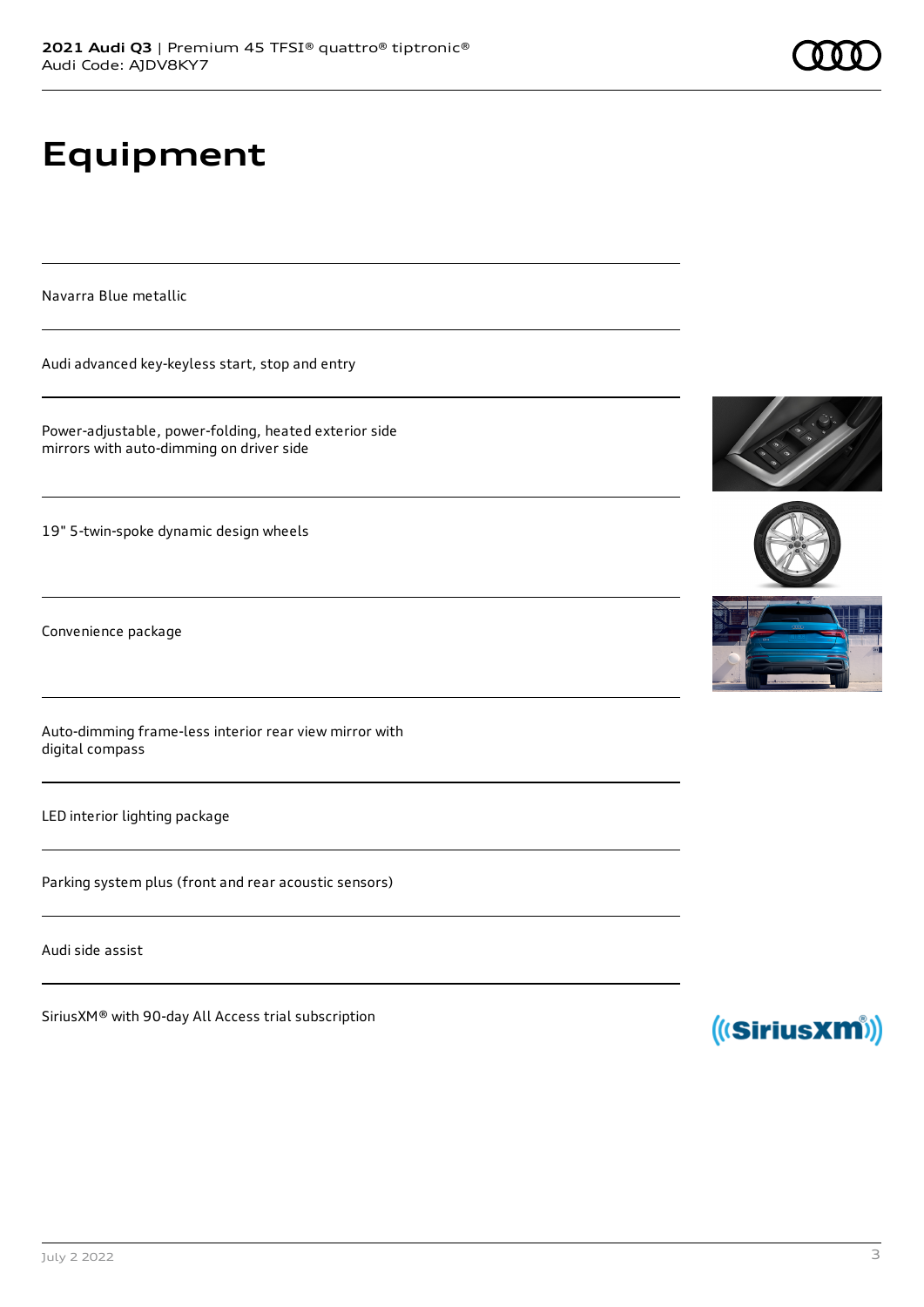### **Standard features**

### **Safety and Security**

| 4UB   | Driver and front-passenger advanced airbags                     |
|-------|-----------------------------------------------------------------|
| 1AS   | Electronic stability program (ESP) with<br>offroad mode         |
| UH1   | Electromechanical parking brake                                 |
| 8T2   | Cruise control system                                           |
| 6Y2   | Top speed electronically limited to 130 mph                     |
| 4H5   | Electronic rear child door locks                                |
| 1 N 7 | Progressive steering                                            |
| 7K6   | Tire-pressure monitoring system                                 |
| 4X3   | Advanced Airbag Protection System                               |
| 8N6   | Light/rain sensor                                               |
| 3B7   | Lower Anchors and Tethers for Children<br>(LATCH) in rear seats |
|       |                                                                 |

| <b>Interior</b>  |                                                                |
|------------------|----------------------------------------------------------------|
| 3FU              | Power panoramic sunroof                                        |
| VT5              | S line® stainless steel illuminated door sill<br>inlays        |
| 6NQ              | <b>Black cloth headliner</b>                                   |
| KH5              | Three-zone automatic climate control<br>system                 |
| 1 XX             | Three-spoke multifunction steering wheel<br>with shift paddles |
| 7HC              | Extended leather package                                       |
| 6F3              | Front center armrest                                           |
| 4E7              | Power tailgate                                                 |
| 5KR              | Split-folding 40/20/40 rear seatbacks                          |
| N1M              | Leather seat covers                                            |
| 4A3              | Heated front seats                                             |
| 5 <sub>M</sub> A | Micrometallic Silver inlays                                    |

#### **Exterior**

| 47B             | Aluminum trim around exterior windows  |
|-----------------|----------------------------------------|
| 8VM             | LED taillights with dynamic indicators |
| 8TB             | Rear fog lights                        |
| 8FX             | LED headlights                         |
| 511             | Tailgate roof spoiler                  |
| 3S1             | Aluminum roof rails                    |
| 1S1             | Vehicle tool kit and vehicle jack      |
| 1D <sub>8</sub> | Provision for towing bracket           |

### **Interior**

| QE1 | Storage package            |
|-----|----------------------------|
| Q11 | Aluminium interior package |

#### **Infotainment and Driver Assistance**

| UG5             | Hill descent control                                                                                      |
|-----------------|-----------------------------------------------------------------------------------------------------------|
| 6K2             | Audi pre sense® front with pedestrian<br>protection                                                       |
| 2H <sub>6</sub> | Audi drive select                                                                                         |
| 7W1             | Audi pre sense® basic                                                                                     |
| UI <sub>2</sub> | Audi smartphone interface including Apple<br>CarPlay® and Google™ Android Auto™ for<br>compatible devices |
| KA <sub>2</sub> | Rear view camera                                                                                          |
| 8G1             | High beam assist                                                                                          |
| 9VD             | Audi sound system                                                                                         |
| 9S0             | Digital instrument cluster 10.25"                                                                         |

### **(1/2)**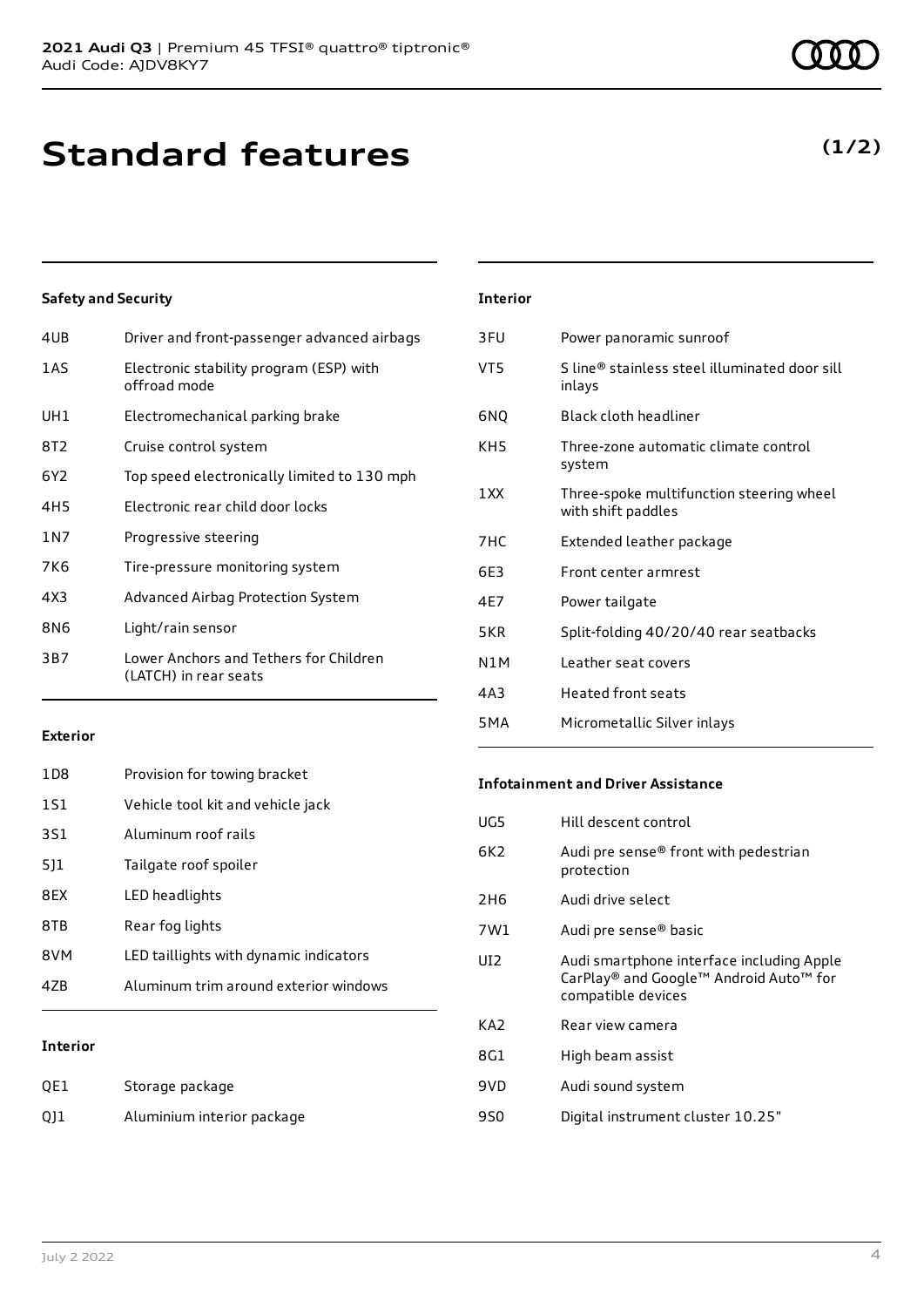### **Standard features**

### **Infotainment and Driver Assistance**

- I8V MMI® with 8.8" display
- QH1 Voice dialogue system
- 9ZX BLUETOOTH wireless technology preparation for mobile phone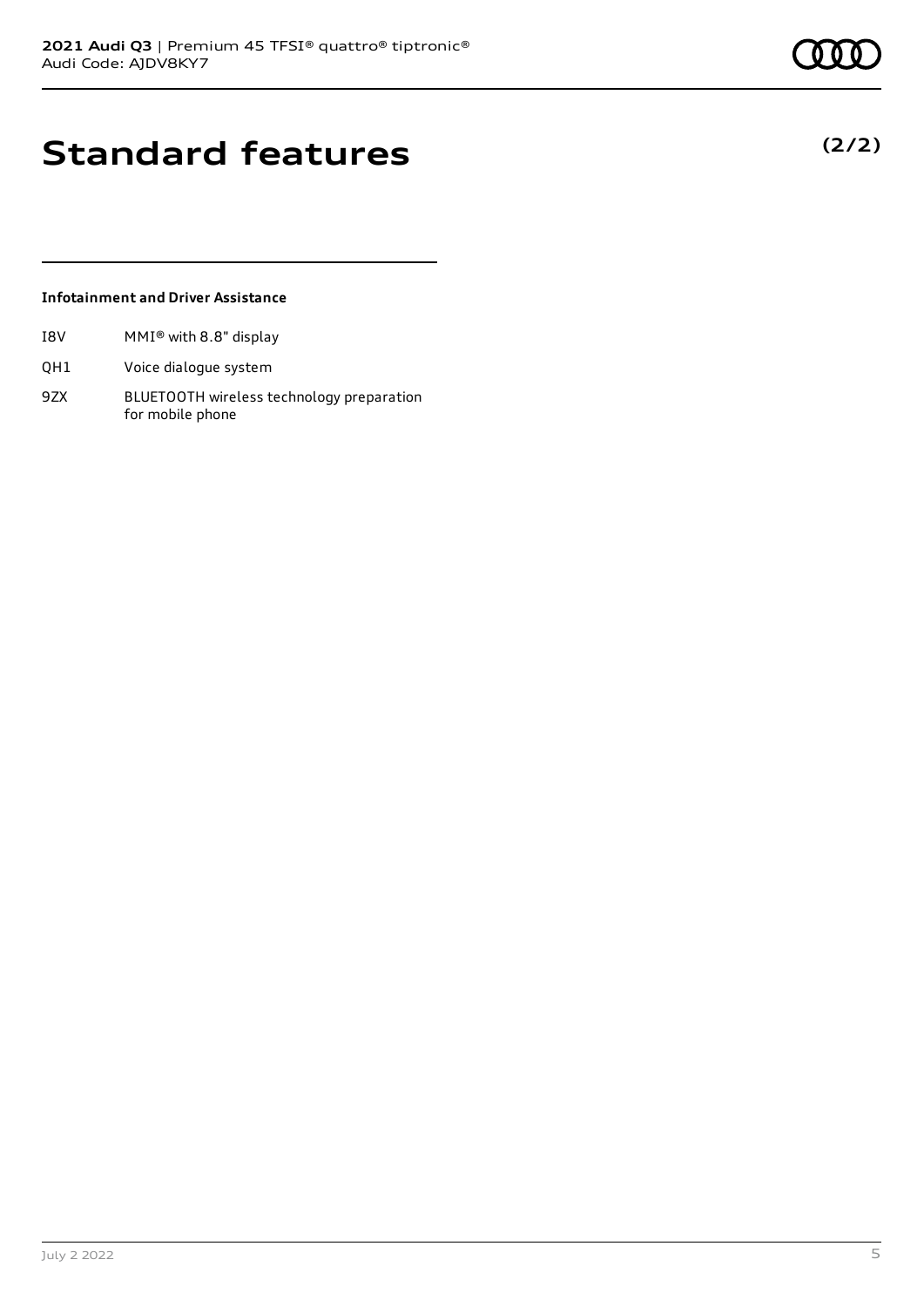### **Dealer remarks**

CARFAX One-Owner. AUDI ONTARIO, TECHNICAL - 2.0L TFSI® I4 engine - 8-speed Tiptronic® transmission with quattro® all-wheel drive system - 18" 5-twin-spoke dynamic wheels with all-season tires - Progressive steering - Start stop system - Temporary spare tire with tool kit and car jack COMFORT/TECHNOLOGY - Audi drive select - Audi smartphone interface - Audi sound system - Aluminum S line door sills, illuminated - Aluminum roof rails - Digital instrument cluster (10.25" screen) - Exterior with full-paint finish & S line styling kit - Heated front seats - Leather seating surfaces - LED headlights with High beam assist - Micrometallic Silver inlay - MMI® touch response (8.8" touchscreen) - Panoramic sunroof - Preparation for mobile phone (Bluetooth®) - Power adjustable, heated exterior mirrors - Power tailgate - Rear seat with 40/20/40 split folding, sliding and reclining - Threespoke multifunction steering wheel with shift paddles - Three-zone automatic climate control - 8-way power front seats with 4-way power lumbar SAFETY/CONVENIENCE - Advanced Airbag Protection System with 8 airbags - Antilock Braking System (ABS) w/ Brake Assist - Electronic Stabilization Control (ESC), multi-mode - Electronic vehicle immobilization - Tire Pressure Monitoring System (TPMS) - Rearview camera - Audi pre sense basic (preventative occupant protection) - Audi pre sense front (forward collision warning & avoidance assist) - Child safety locks in rear doors, power - Lower Anchors and Tethers for CHildren (LAT, Navarra Blue metallic \$595.00 Black interior Included Convenience package \$1,700.00 Alarm w/ interior motion sensor SiriusXM® All Access service w/3 month trial subscription Audi advanced key Audi parking system plus Audi side assist with rear cross traffic assist Auto-dimming interior mirror with compass Heated, power folding, auto-dimming exterior mirrors LED interior lighting package 19" wheel package \$800.00 19" 5-twin-spoke dynamic design wheels All-season tires Audi Beam - Rings \$275.0, 10 Speakers, 19" Wheel Black Optic Package, 4-Wheel Disc Brakes, ABS brakes, Air Conditioning, AM/FM radio, Audi smartphone interface (Apple CarPlay/Android Auto), Auto High-beam Headlights, Automatic temperature control, Brake assist, Delay-off headlights, Driver door bin, Driver vanity mirror, Dual front impact airbags, Dual front side impact airbags, Electronic Stability Control, Exterior Parking Camera Rear, Four wheel independent suspension, Front anti-roll bar, Front dual zone A/C, Front reading lights, Fully automatic headlights, Illuminated entry, Leather Shift Knob, Low tire pressure warning, Navigation System, Occupant sensing airbag, Overhead airbag, Power driver seat, Power Liftgate, Power moonroof, Power steering, Power windows, Radio data system, Radio: Audi Sound System, Rear air conditioning, Rear anti-roll bar, Rear fog lights, Rear window defroster, Remote keyless entry, Speed-sensing steering, Steering wheel mounted audio controls, Traction control, Wheels: 19" 5-Twin-Arm Design. quattro Q3 Clean CARFAX. Navarra Blue Metallic 2021 Audi Premium S line quattro 8-Speed Automatic with Tiptronic 2.0L 4-Cylinder TFSI

Priced below KBB Fair Purchase Price! 20/28 City/Highway MPG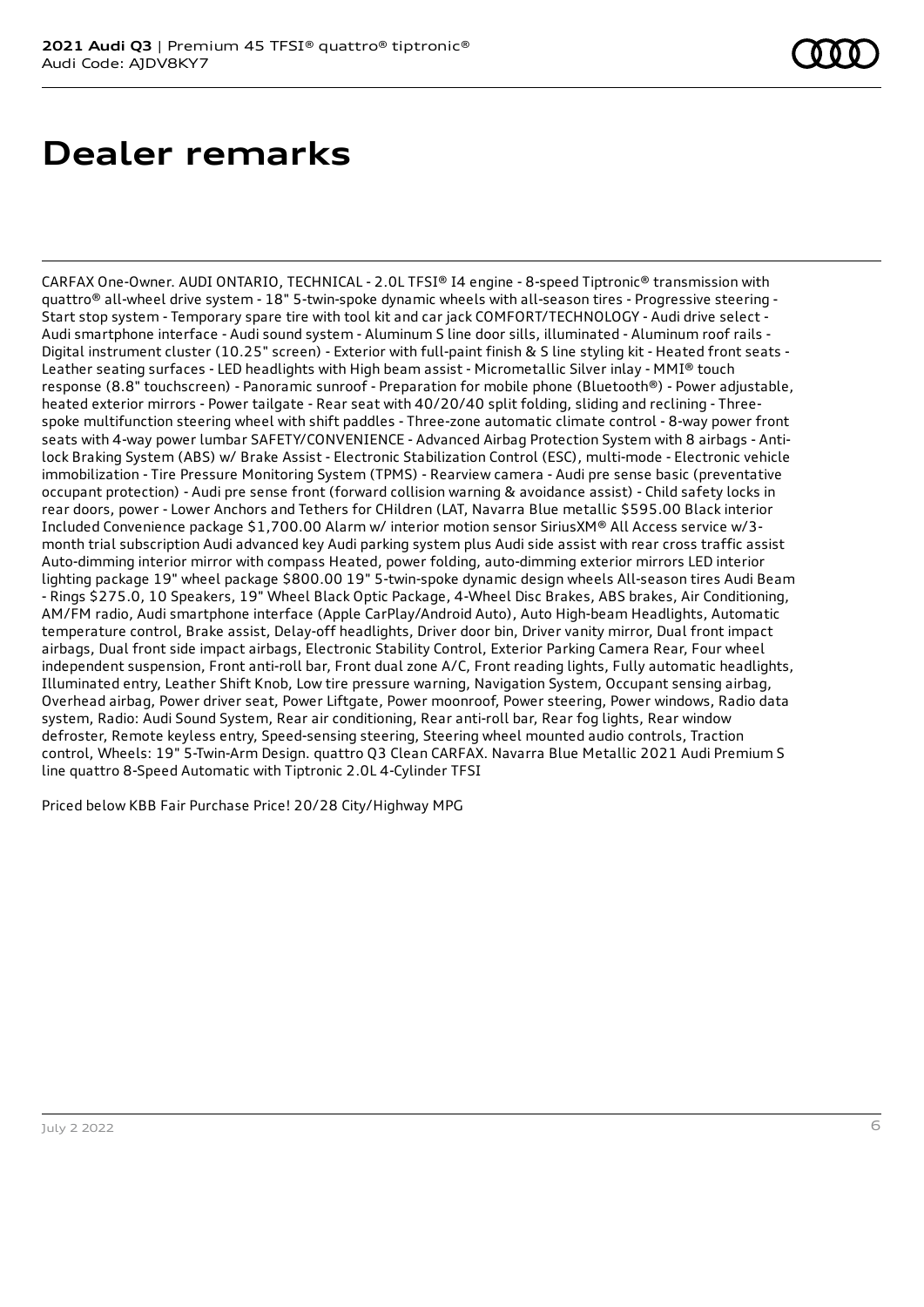# **Technical Specifications**

### **Engineering | Performance**

| Engine type                                 | 2.0-liter four-cylinder                                               |
|---------------------------------------------|-----------------------------------------------------------------------|
| Power Level                                 | 45                                                                    |
| Max. output                                 | 228 HP                                                                |
| Displacement                                | 2.0 L                                                                 |
| Torque                                      | 258 lb-ft@rpm                                                         |
| Valvetrain                                  | 16-valve DOHC with Audi valvelift<br>system and variable valve timing |
| Acceleration (0 - 60<br>mph)                | 7.0 seconds                                                           |
| Engine block                                | Cast-iron                                                             |
| Induction/fuel injection Turbocharged/TFSI® |                                                                       |
| Cylinder head                               | Aluminum-alloy                                                        |
| stroke                                      | Displacement/Bore and 1,984/82.5 x 92.8 cc/mm                         |
| Top track speed <sup>1</sup>                | 130 mph                                                               |

| <b>Suspension</b>             |                                                          |
|-------------------------------|----------------------------------------------------------|
| Front axle                    | MacPherson strut front suspension                        |
| Rear axle                     | Four-link rear suspension                                |
|                               |                                                          |
| <b>Brakes</b>                 |                                                          |
| <b>Front brakes</b>           | 13.4 (ventilated disc) in                                |
| Rear brakes                   | 12.2 (ventilated disc) in                                |
| Parking brake                 | Electromechanical                                        |
| <b>Body</b>                   |                                                          |
| Material                      | Multi-material body construction<br>(steel and aluminum) |
| Corrosion protection          | Multistep anti-corrosion protection                      |
| <b>Warranty   Maintenance</b> |                                                          |

#### **Transmission | Drivetrain**

| Drivetrain type | quattro <sup>®</sup> all-wheel drive                         |
|-----------------|--------------------------------------------------------------|
| Transmission    | Eight-speed Tiptronic <sup>®</sup> automatic<br>transmission |

#### **Steering**

| Steering type                             | Electromechanical power steering<br>system |
|-------------------------------------------|--------------------------------------------|
| Turning diameter, curb-38.4 ft<br>to-curb |                                            |

Warranty 4-year/50,000-mile Audi New Vehicle Limited Warranty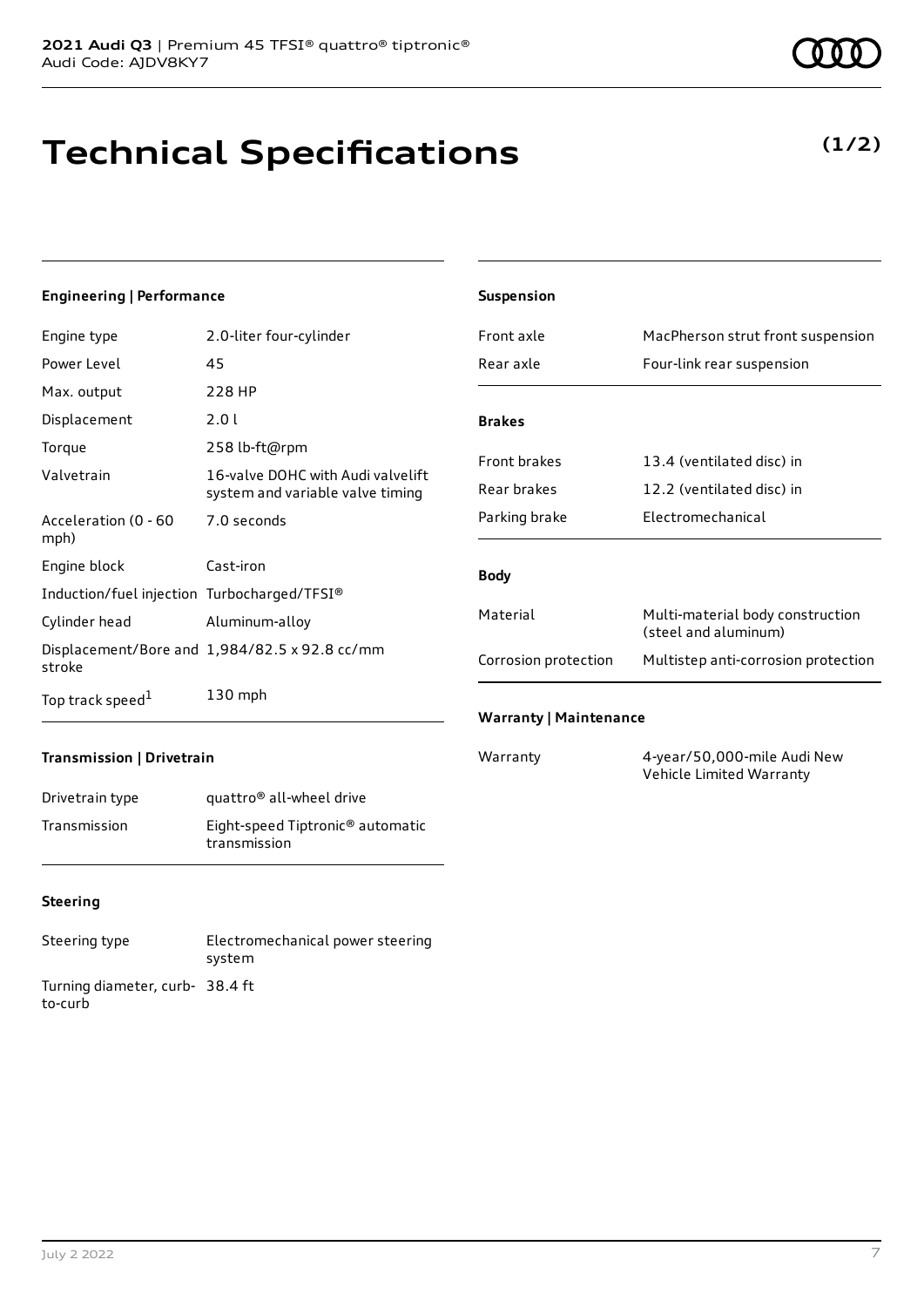### **Technical Specifications**

#### **Exterior Measurements**

| Height                           | 62.9 in   |
|----------------------------------|-----------|
| Overall width without<br>mirrors | 72.8 in   |
| Length                           | 176.6 in  |
| Wheelbase                        | 105.5 in  |
| Drag coefficient                 | $0.36$ Cw |
| Overall width with<br>mirrors    | 79.7 in   |
| Track rear                       | 61.9 in   |
| <b>Track front</b>               | 62.2 in   |
| Curb weight                      | 3,916 lb  |

#### **Interior measurements**

| Seating capacity                          | 5                      |
|-------------------------------------------|------------------------|
| Head room with middle 37.6 in<br>sunroof  |                        |
| Head room with front<br>sunroof           | 39.6 in                |
| Shoulder room, front                      | 56.7 in                |
| Leg room, middle                          | $36.1$ in              |
| Shoulder room, middle                     | $55.1$ in              |
| Leg room, front                           | 40.0 in                |
| Cargo volume, rear<br>seatbacks up/folded | 23.7/48.0 cu ft, cu ft |

**(2/2)**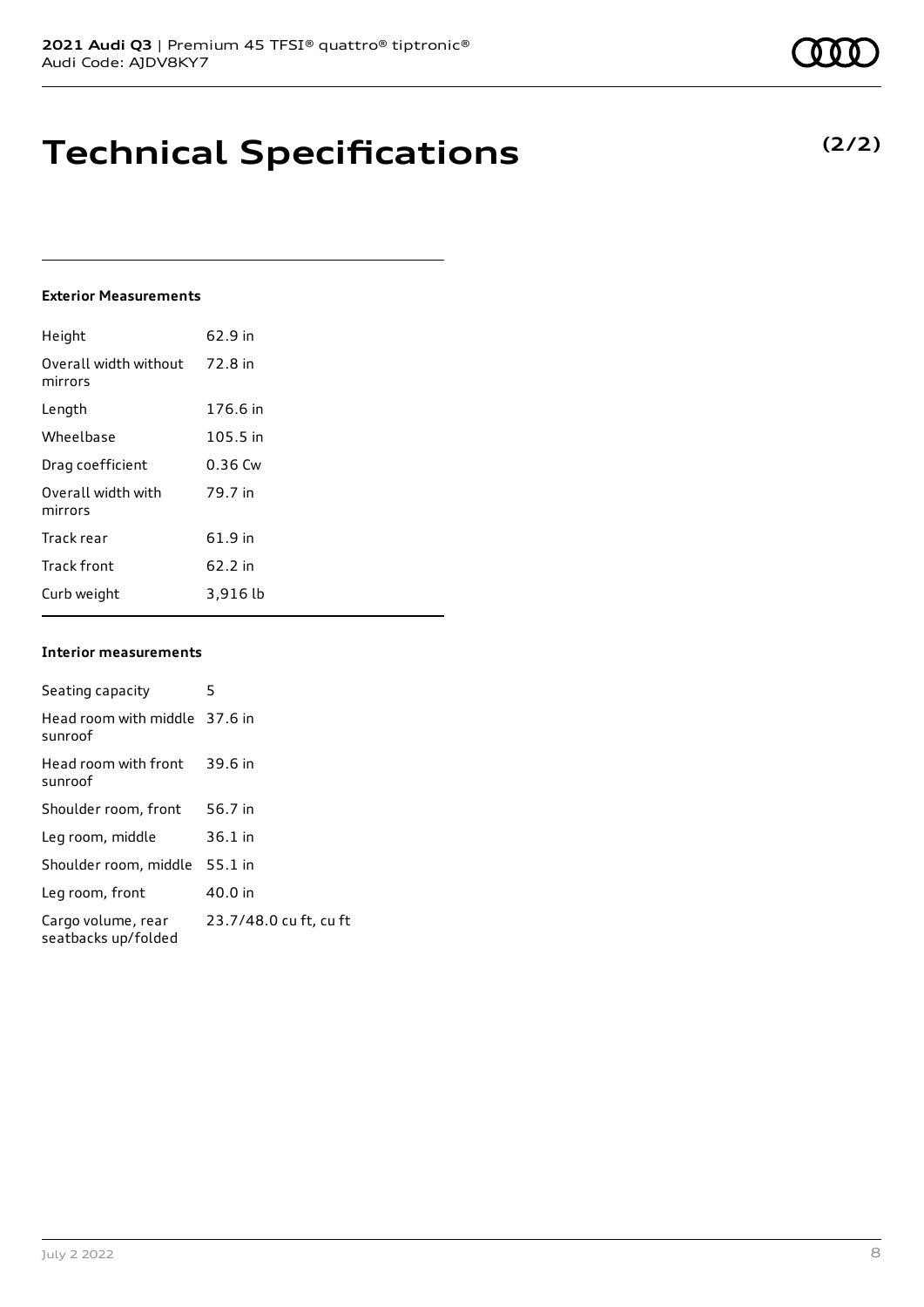### **Consumption- and emission**

**Consumption by NEDC**

combined 23 mpg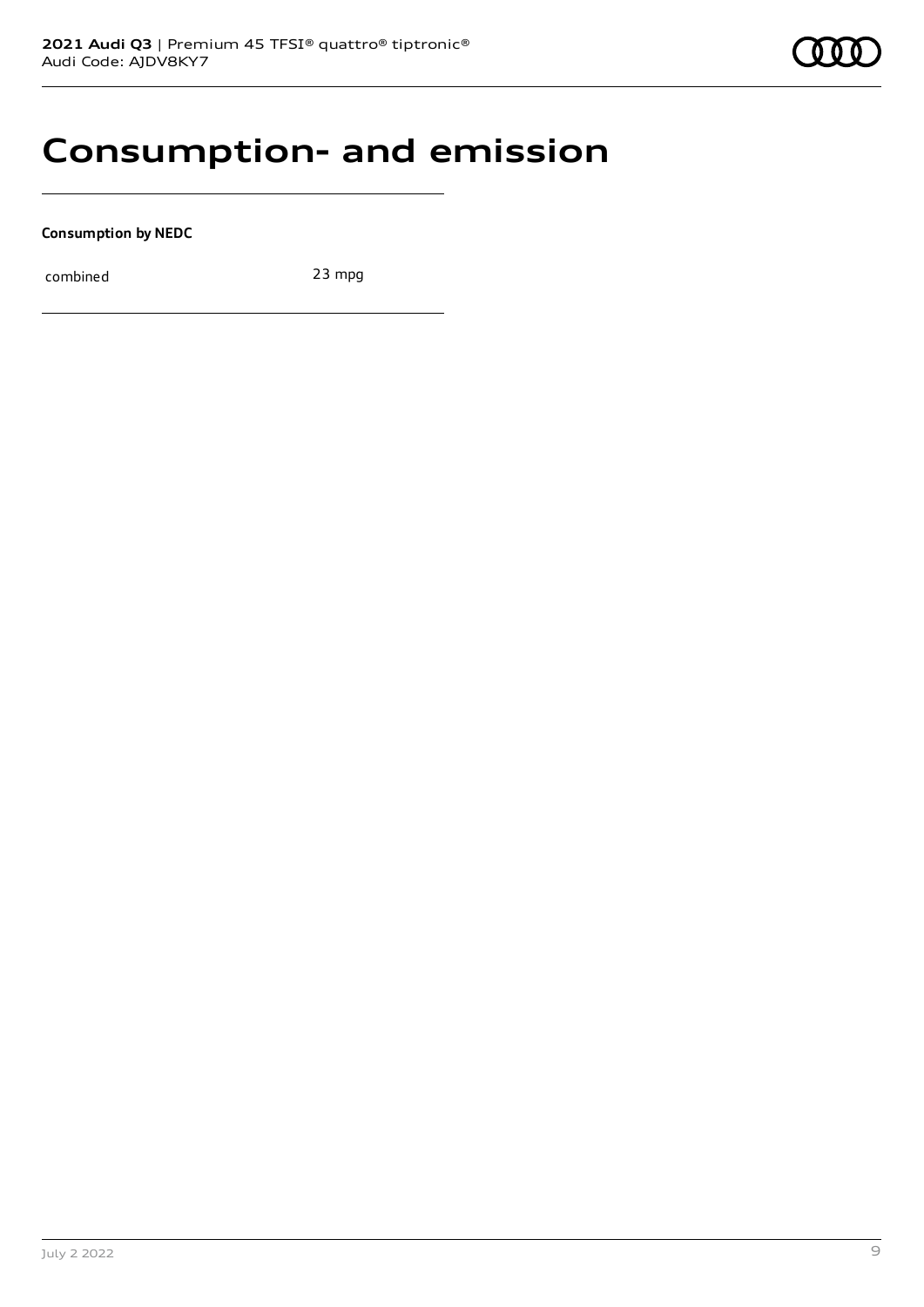

### **Contact**

Dealer **Audi Ontario**

2272 E. Inland Empire Blvd. 91764 Ontario CA

Phone: 9092929700 FAX: 9092929799

www: [https://www.audiontario.com](https://www.audiontario.com/)